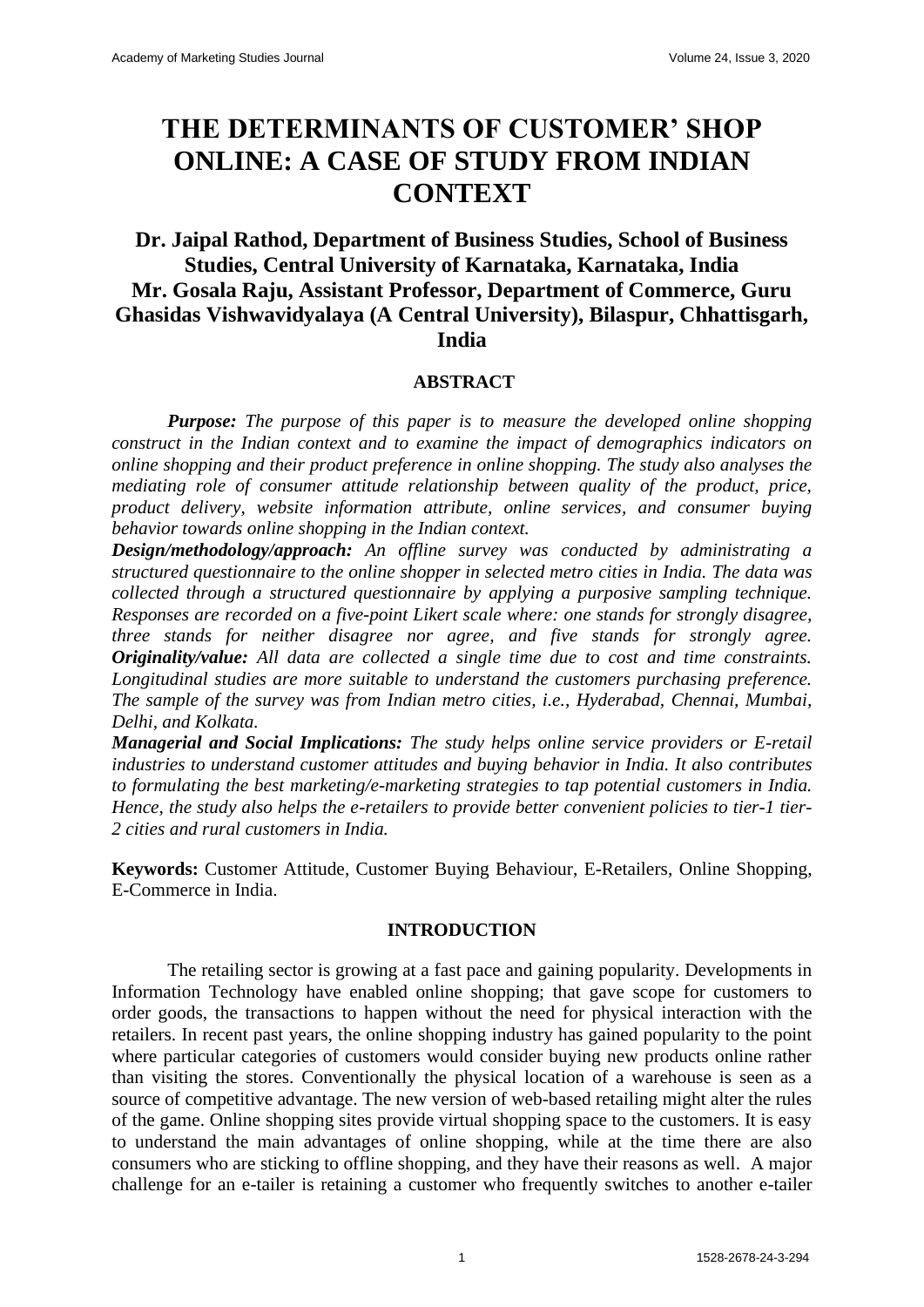due to the negligible switching cost and minimal effort. E-fulfilment is one major area of etailer operations, which significantly influence customer shopping experience (Lee  $\&$  Lin, 2005; lee et al., 2011; Thirumalai & Sinha, 2005; 2011; Kim et al., 2013; Koufteros et al., 2014; Pascoe, et al., 2017) and repurchase intention (Koufteros et al., 2014; Kaur & Khanam 2015; Pappas 2016). In this digital age, the Internet has a significant influence on customers' shopping process and behavior (Elms et al., 2016; Thaichon, 2017).

Online shopping is increasing in India, with Internet penetration improving in the country and smartphones becoming affordable along with changing lifestyles and preferences of customers. The way Indian consumers used to shop is also changing with the changing demographic profile of Indian consumers, as a result of a mostly young and working population. Although online shoppers prefer the convenience and choice available in online shopping, specific issues like lack of trust, privacy, payment security, and transaction safety, are concerns that need to be addressed by online retailers. The proposed study attempts to examine the product and process preferences of Indian shoppers towards online shopping.

India's Business to Business (B2B) e-commerce market is expected to reach US\$ 700 billion by 2020, whereas the Business to Consumer (B2C) e-commerce market is projected to reach US\$ 102 billion by 2020. Online retail is expected to be on par with the physical stores in the next five years. Indian e-commerce sales are projected to reach US\$ 120 billion! By 2020 from US\$ 30 billion in FY2016. Further, India's e-commerce market is expected to reach US\$ 220 billion regarding Gross Merchandise Value (GMV) and 530 million shoppers by 2025, led by faster speeds on secure telecom networks, more rapid adoption of online services and better variety as well as convenience. Amazon India expanded its logistics footprint three times to more than 2,100 cities and towns in 2015, as Amazon.com invested more than US\$ 700 million in its India operations since July 2014.

The rest of this article is structured as follows: Section 2 explores the presentation of literature and research hypotheses. Section 3 describes the methodology; section 4 reports the results; conclusions are reported in section 5.

## **LITERATURE REVIEW AND RESEARCH HYPOTHESES**

The purpose of this research is to develop and validate the construct in online shopping and test the structural model, which represents the causal relationship between the customer attitude buying behavior, price, quality of the product, website information attributes, timely product delivery, and online service offered by the e-retailers. Following is a brief overview and discussion of main concepts and interrelationships between them.

## **The Website Information Attributes**

There is very limited empirical research about Indian online shopping. A study showed that accurate information about product features, product quality, product warranties, avenues for customer feedback complaints, and certification of the website are factors that affect online shopping confidence among Indian consumers (Kiran et al., 2008). Indian customers are found to be more willing to disclose personal information on the Internet compared to US consumers (Gupta et al., 2010). Website information that adapts to Indian culture was shown to be more favorable perceived in a study conducted by (Singh et al., 2006; Elms et al., 2016). A website that was more culturally congruent was rated more favorably on navigation, presentation, purchase intention, and customer attitude towards the website. In an empirical study, they identified the dimension of website design (usability, information availability, product selection, and appropriate personalization), fulfillment/reliability, customer service and privacy/security (). The website information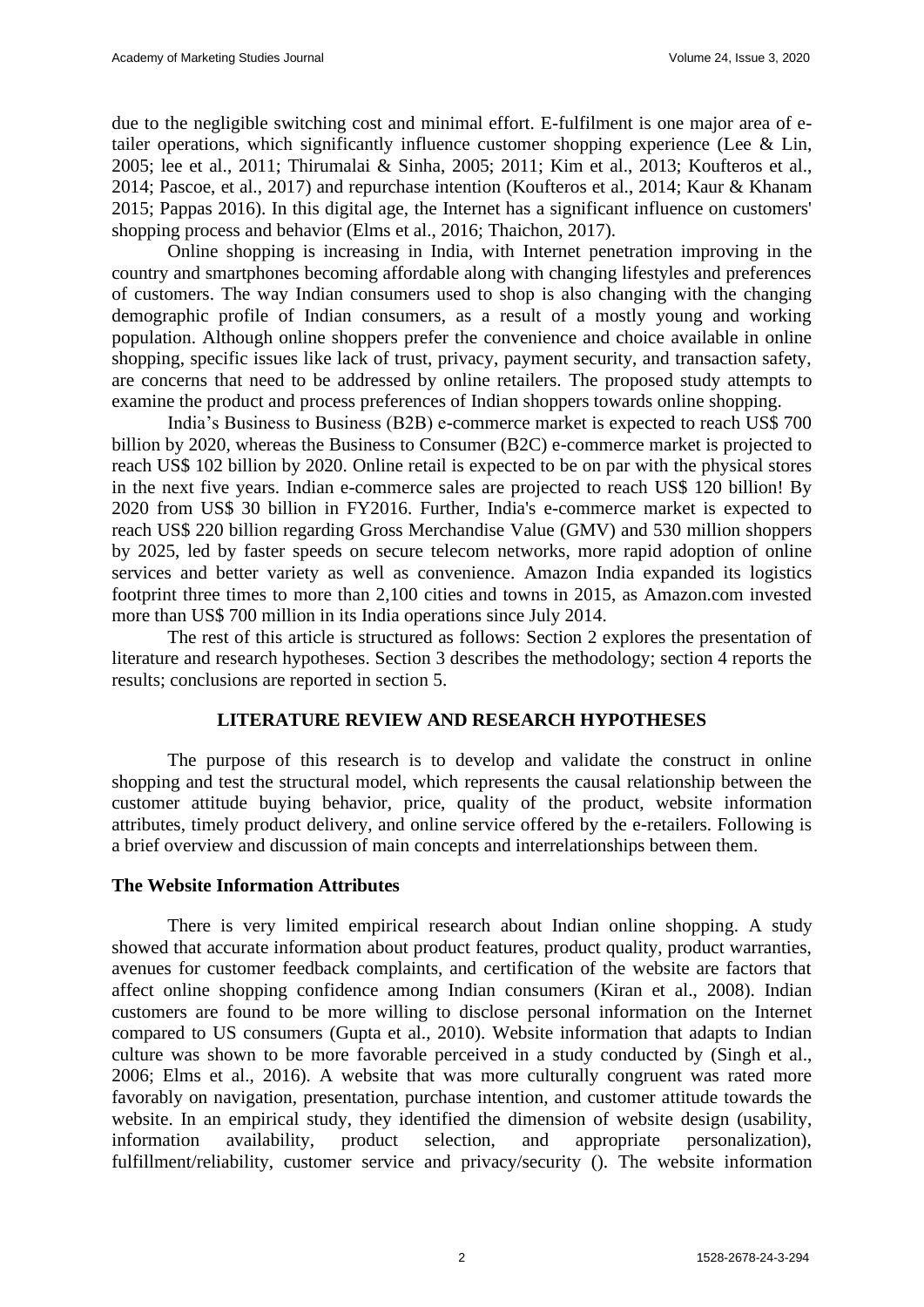plays a vital role in search of product reviews, customer purchase intentions, ease of use and convenience, and comfort to the customer.

*H1: Significant difference between website information & customer attitude.*

#### **The Product Delivery Delay**

Delivery delay defined as a purchase arrives later than promised (Cho et al., 2001; 2002a; 2002b). Ahmad (2002) has indicated in his study that poor customer experience, such as delivery delay, may cause customer dissatisfaction in no appropriate recovery strategy exists. Diaz & Ruiz (2002) and Choi & Mattila, (2009), stated in his study that the waiting time positively influences anger and negatively influences the repurchase intention of customers. Kim (2005) and Xing et al., (2010), proposed in his study that timely delivery is the primary factor of online customer's repurchases behavior.

*H2: Significant difference between Product Delivery & Customer Attitude.*

#### **The Customer Attitude**

Attitudes may be defined as a person's relatively enduring evaluation that develops positive or negative feelings and tendencies toward an object, be it a person, product, or idea. The customer has a cognitive, affective and conative component, and consumer behavior is a sum of these. Identification of factors that lead to the development of attitudes and a proper understanding of consumer attitudes toward online shopping can help retailers formulate strategies for future growth and success. This study is an attempt to identify such factors that lead to the development of positive attitudes toward online shopping. Consumers' attitude towards online shopping depends on the consumers' perceptions of functional and utilitarian dimensions (Monsuwé et al., 2004) or their perceptions of emotional and hedonic aspects (Burke, 2002; Sorce et al., 2005; Rajamma et al., 2007).

*H3: Significant difference between Product Attribute & Customer Attitude.*

#### **The Price**

Price has a direct impact on the monetary aspect of transaction utility in mental accounting theory. The price may affect a customer's purchase behavior through total utility**.** In recent years, a significant amount of research has been directed towards understanding how consumers process and act upon price information in purchase situations. One applicable generalization from this literature is that consumers are highly sensitive to contextual cues in information supplied in price offers, which may lead them to make decisions that do not appear to be rational, from a purely economic interpretation. For instance, Inman et al. (2004) find that deals with restrictions such as *"Limit to per customer"* or *"Offer good till specified date*" elicit higher evaluations from consumers than the same deals without such restrictions.

Similarly, Choi & Mattila (2009), reports that consumers evaluate price offers more favorably when the prices were stated as "pennies-a-day" than when these are given in aggregate terms. Ravichandran, (2009) distinguished between the actual price of a product (which may include shipping costs in the context of Internet shopping) and the price encoded by customers. Xia & Matilla (2004) had found in a study that the customer usually does not remember the actual price of a product. Instead, customers encode prices in ways that are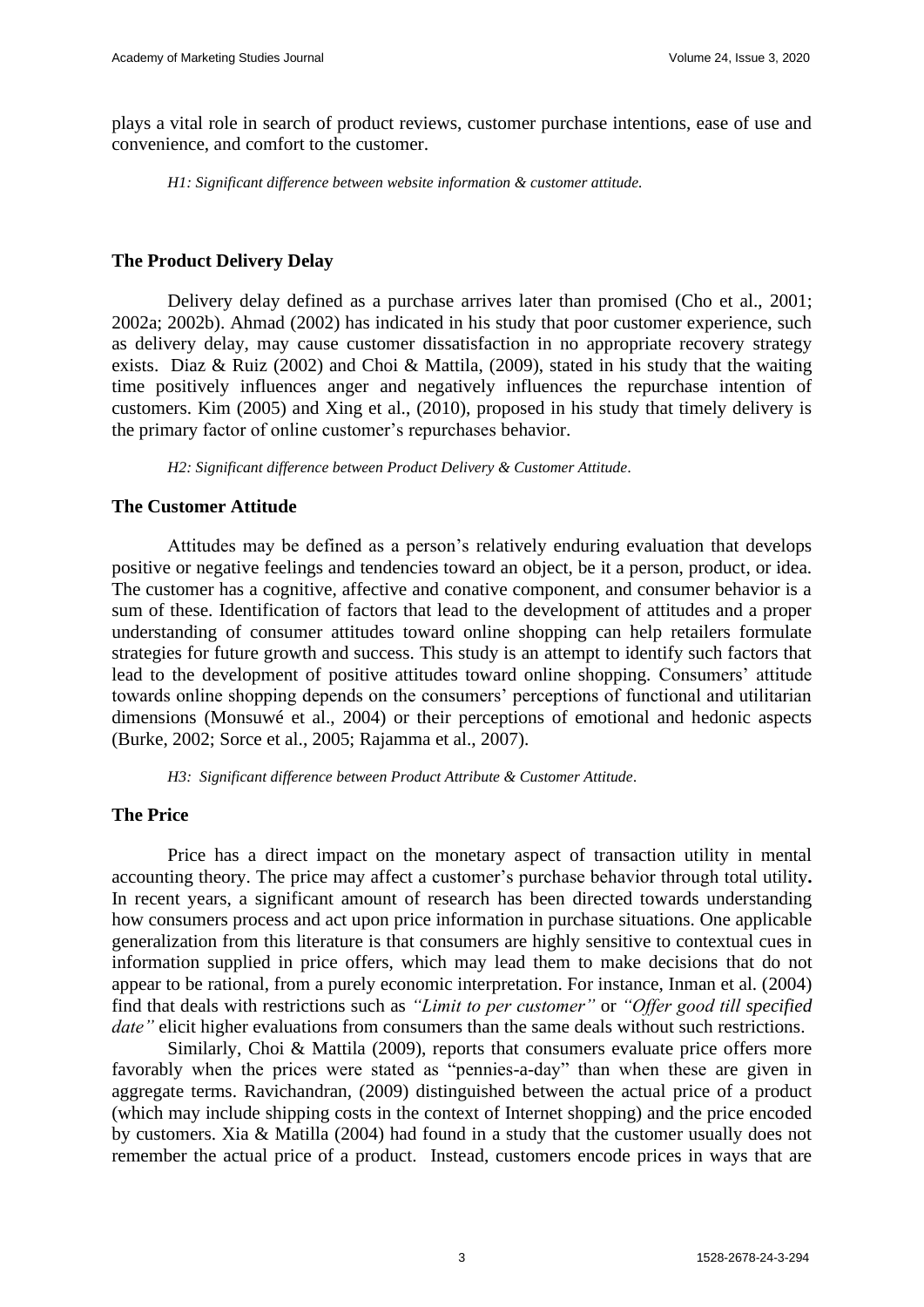meaningful to them. For example, they compare actual prices (e.g., Price offered by the current shopkeeper) with reference prices (e.g., The prices provided by the other vendors).

*H4: Significant difference between Price & Customer Attitude.*

#### **The online Shopping Convenience**

Shopping convenience has been one of the principal motivations underlying customer inclinations to adopt online purchasing (Beauchamp & Ponder, 2010). A crucial point of departure for online retailers who wish to take steps designed to maximize the speed and ease of shopping is to develop an understanding of the salient feature of online shopping convenience and the specific domain within each dimension although online shopping convenience is one of the significant factors that prompt consumers to access online retailers' websites (Ahmad, 2002; Jayewardene et al., 2007; Kenneth et al., 2012).

*H5: Significant difference between Online Offered & Customer Attitude*.

The online services are essential in business to consumer (B2C) e-commerce because they represent ways to provide on-demand solutions to customers strengthening customer– service provider relations, creating transactional efficiencies, and improving customer satisfaction (Huseynov & Yıldırım. 2016; Yao 2017).

#### **The Customer Buying Behavior**

Hung et al., (2015); Hall et al., (2017), state that consumer buying behavior is the study of the ways of buying and disposing of goods, services, ideas or experiences by the individuals, groups and organizations in order to satisfy their needs and wants in their daily life.

*H6: Significant difference between Website Information & Customer Buying Behavior towards Online Shopping.*

*H7: Significant difference between Product Attribute & Customer Buying Behaviour towards Online Shopping.*

*H8: Significant difference between Product Delivery & Customer Buying Behaviour towards Online Shopping.* 

*H9: Significant difference between Price & Customer Buying Behaviour towards Online Shopping.* 

*H10: Significant difference between Services Offered & Customer Buying Behaviour towards Online Shopping.*

| Table 1                                                  |                    |           |  |  |
|----------------------------------------------------------|--------------------|-----------|--|--|
| <b>KMO AND BARTLETT'S TEST</b>                           |                    |           |  |  |
| Kaiser-Meyer-Olkin Measure of Sampling Adequacy<br>0.855 |                    |           |  |  |
| Bartlett's Test of Sphericity                            | Approx. Chi-Square | 12295.945 |  |  |
|                                                          | Df                 | 435       |  |  |
|                                                          | Sig.               | .) OOO    |  |  |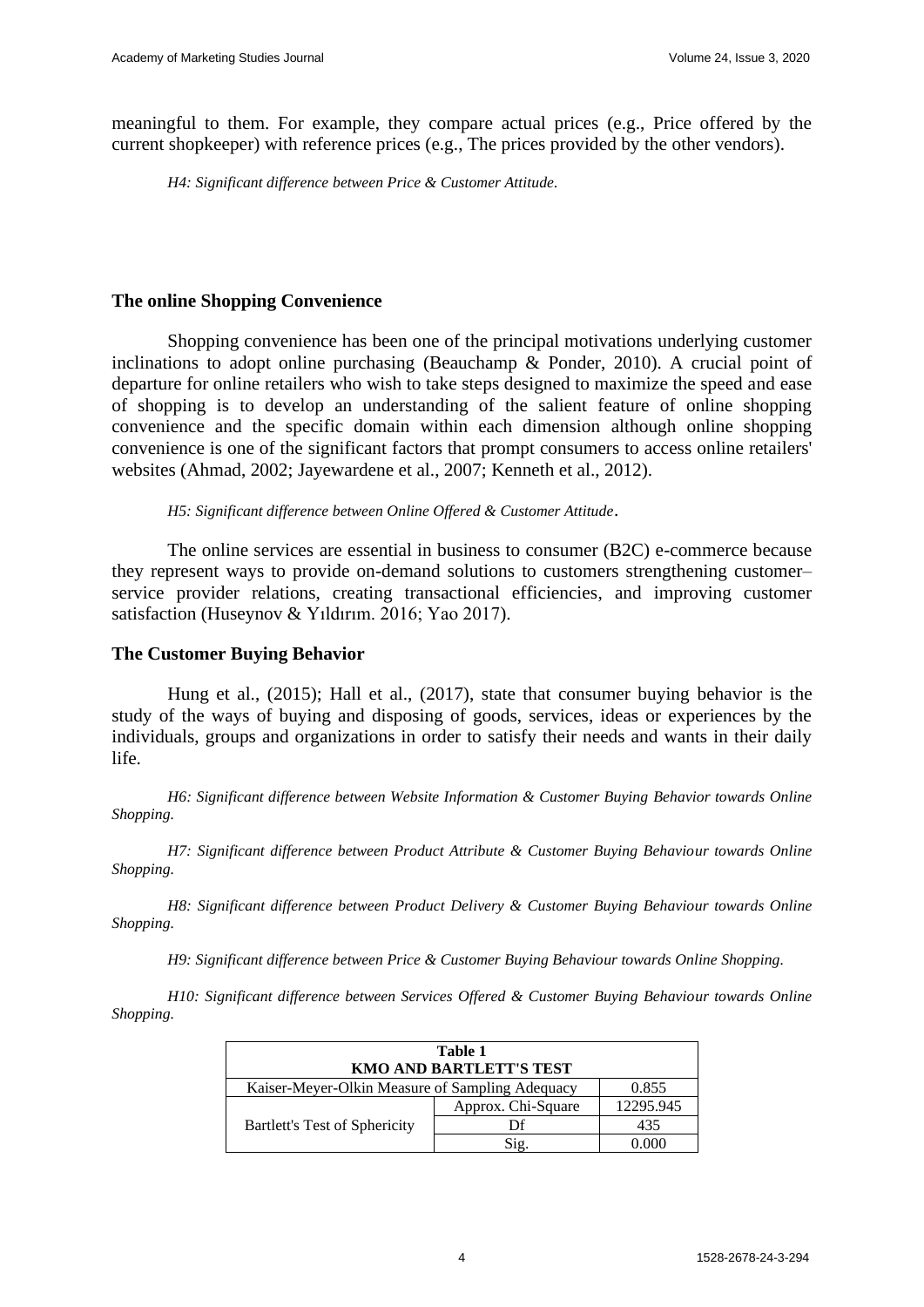Therefore, there is a consensus among the researcher with regards to casual order between these seven constructs. With the theoretical model/background, the present study proposed a conceptual model to test the complete meditation of website information attribute and product attribute. Product delivery, service offered and price towards customer buying behavior mediated by the customer attitude of the customer in the Indian context. Based on this theoretical model the hypotheses were intended to test the model IN Table 1.

All the above hypotheses are framed for the theoretical model given in Figure 1.



## **FIGURE 1 THEORETICAL MODEL**

## **METHODOLOGY**

The primary concept in this study are customer who use website information attribute, price, product attribute, online service offered by e-tailer, product delivery on time, customer attitude towards online shopping and customer buying behavior and to measure the relationship between these variables in the e-retailing sector in India and to add empirical evidence to the existing filed of shopping preference knowledge of the customer.

The complete analysis was done in two stages. In stage one refers to the various steps in the process of development and validation of the instrument in online shopping in the Indian context. Exploratory and confirmatory factors analyses are used to extract the factors and assess the validity and reliability of the instrument. In stage two, structural equation modeling was used to measure the causal relationship between the latent variable. The study presents a structural model begins with theoretical justification to define the nature of the focal constructs and then uses a series of empirical test to support the causal direction between the constructs and their measures (Coltman et al., 2008; Konrad et al., 2008).

The first-order and second-order measurement models were developed using confirmatory factor analysis specifying that scale items are reflective indicators of their corresponding latent constructs and allowing the latent constructs to inter-correlated (Parasuraman et al., 2005). Determining the scale items are reflective or formative indicators to latent construct is a challenging and essential issue (Coltman et al., 2008; Bayraktarouglu & Atrek, 2010; Ibrahim et al., 2013)). The model is based on the review of literature, which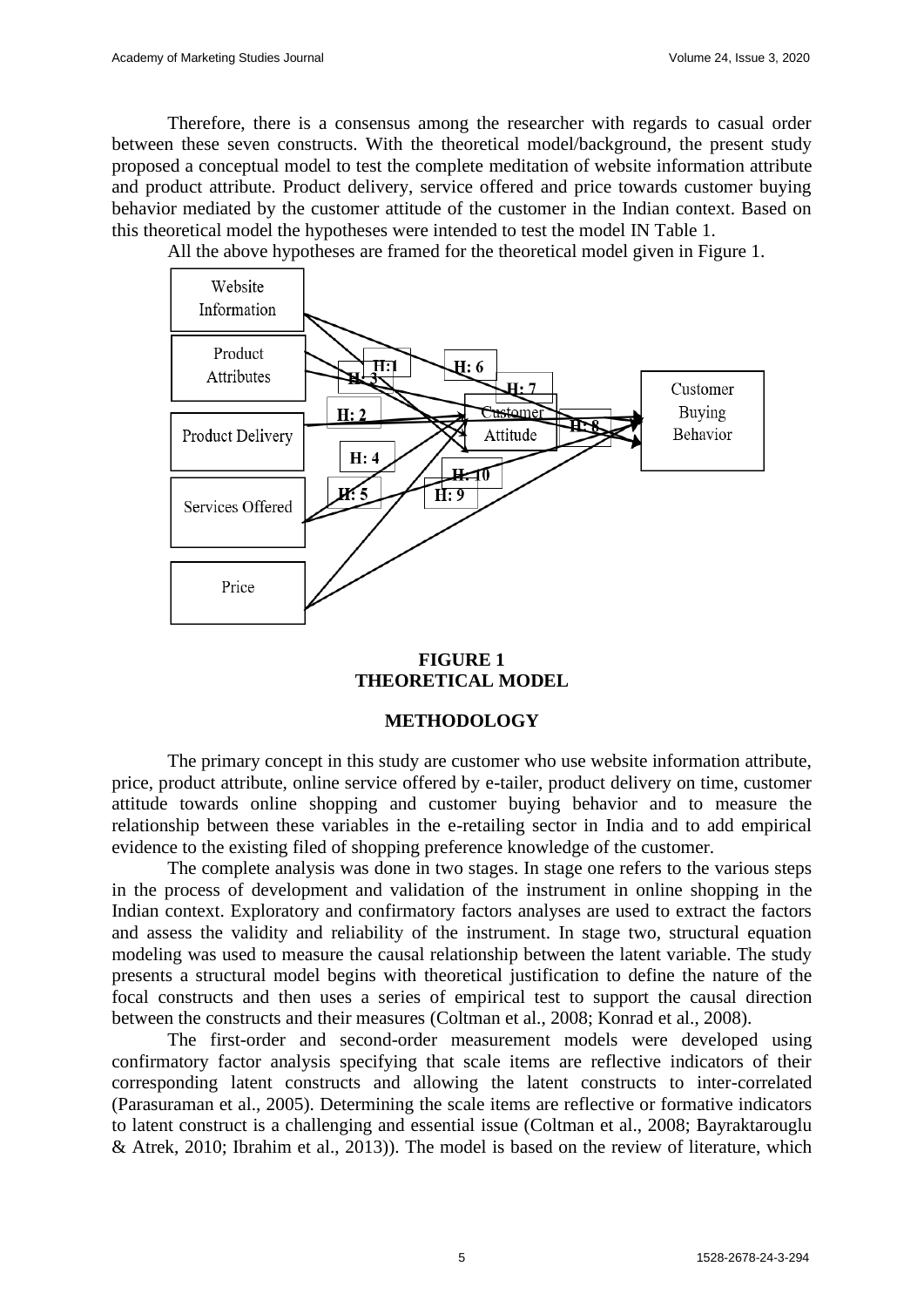provides a set of decision rules for deciding whether the measurement model should be a normative or reflective one (Jarvis et al., 2003; Ellwart & Konradt, 2011).

The results substantiate the decision on a thoughtful approach to developing a measurement model. All the items of concern construct have high positive inter-correlation, and all the items of each construct have similar signs and significance of the relationship with the antecedents of the construct in Tables 2-4 and five, respectively, were included in the study. The items of each construct were measured for internal consistency via Cronbach's alpha, construction reliability, the average variance extracted, and factor loadings; content validity is established based on theoretical considerations and assessed empirically via convergent and discriminant validity.

#### **Sample Size**

The current study aims to collect data across India. Purposive sampling is used in identifying the respondents of the study. The data collection is carried out across five metropolitan cities in India – Hyderabad, Mumbai, Chennai, New Delhi, and Kolkata. The targeted sample size in each city is 200 totaling 1000 respondents for the study. After the data tabulation and purification, the valid samples are Hyderabad (184), Mumbai (175), Chennai (175), New Delhi (156), and Kolkata (170) totaling to 860 respondents.

The sample size should be representative of the target population and large in number to minimize the sampling error" (Grossnickle & Raskin, 2001). Since the study has used structural equation modeling for the data analysis, the size of the sample should be large enough to estimate the model fit indices (Hair et al., 2010; Rose et al., 2012). There should be at least 200 subjects for performing structural Equation Modeling (Kelloway, 1998).

According to Hair et la., (2010), the size of the sample should be determined based on the number of attributes of the study and suggested that there should be five subjects for each attribute. The study comprised of seven observed variables for online shopping. Based on the criteria given by Black et al., the study required a minimum of 60 subjects. In online shopping categories, the final sample sizes were chosen to meet the criteria mentioned above, thereby justifying the sample size. The total valid sample size of the study was 860.

#### **Survey Instrument**

The questionnaire (data collection survey instrument) is comprised of 60 items which in turn were segregated into three sections: A and B The first section (A) comprised 14 items which covered demographic profile of the respondents (a. Gender, b. Age, c. Education, d. Occupation, e. Income) and internet usage related and online shopping related descriptive variables (average time spent in internet usage during a day, type of internet connection, past history of internet usage, various devices used for internet usage and payment method used for online shopping,). Section B covered 46 items related to online shopping price, product delivery, website attribute information, customer attitude, online shopping services, quality of the product, and customer buying behavior towards online shopping. All the items were measured on Likert five-point format scale. The range of the scale varied from 1 representing *'strongly disagree'* to 5 representing *'strongly agree'* for 60 items of online shopping. For the questionnaire, the scale was developed by the researcher based on the literature review, discussions with customer focus groups, and considering the inputs from subject experts. The researcher tested the developed scale at the stage of the pilot study.

#### **Methods and Procedures of Data Collection**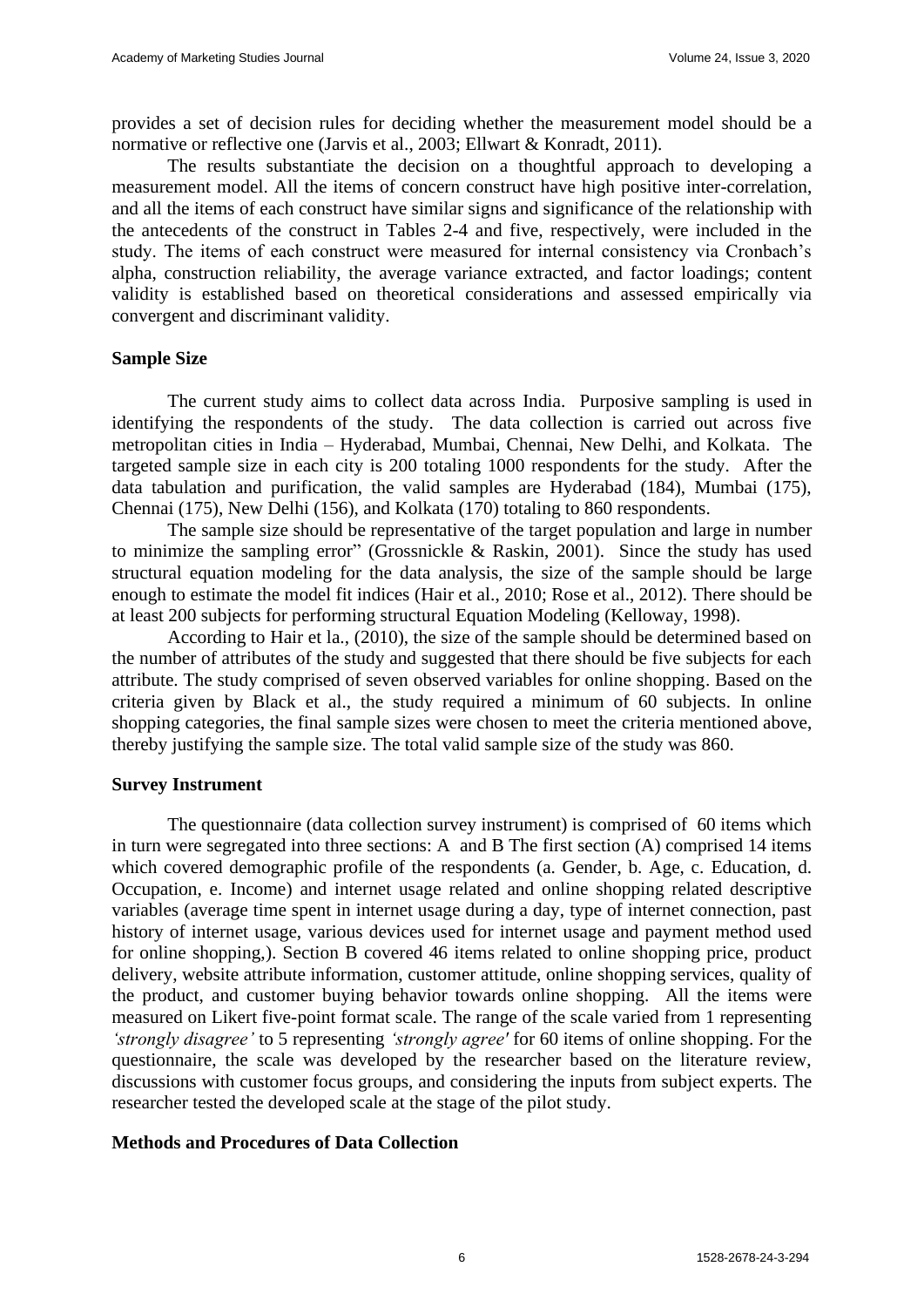The study adopted offline survey methods for data collection. The offline survey method was done across the main cities in India like (Hyderabad, Mumbai, Chennai, New Delhi, and Kolkata). Purposive sampling technique was adopted for the collection of data. The study carried out structured interviews with customers engaged in online shopping from metropolitan cities like (Hyderabad, Mumbai, Chennai, New Delhi, and Kolkata) in India. To purify the scale items and to check the feasibility, a pilot study was initially carried out. The pilot study was conducted in Hyderabad with a sample size of 210. Moreover, the final study was done with a sample size of 1000, from the metropolitan cities (Hyderabad, Mumbai, Chennai, New Delhi, and Kolkata) of India. The researcher personally interviewed the respondents in the selected metro cities and collected data.

## **RESULTS ANALYSIS AND DISCUSSION**

#### **Results Analysis**

The sample consists of 634 males (73.7%) and 226 females (26.3%). Most of the respondents were in the age group of 18 to 25 years (48.6%), followed by the age group 26- 30 years (43.1%), and the age group 31-40 year (7.4%). Most of the interviewees were postgraduates (61.0%) followed by Graduates (30.6%), and the highest level of qualification of the respondents was MPhil / Ph.D. (7.0%). The lowest level of qualification of the respondents was SSC (0.3%). As far as the occupation of the respondents was concerned, Private employees constituted most respondents (72.9%) followed by respondents who owned their own business (18.0%), and self-employed constituted 6.9% of the respondents. Government employees constituted only 2.2% of the sample respondents.

Most of the respondents were unmarried (68.7%), the remaining 31.3% were married. As far as monthly income (in rupees) is considered 417 respondents (48.5%) reported monthly income between Rs.15001 and Rs.25000. 282 respondents (32.8%) reported monthly income between Rs. 25001, and Rs.35000, 56 (6.5%), respondents reported monthly income between 35000-45000 while 51 (5.9%) respondents had monthly income below Rs.15,000. Most of the respondents were using the internet for the past 1-5 years (54.0%), followed by users in the 5-10 years category (36.4%) and users with less than one year were internet usage (9.0%). The respondents who constituted internet usage for over ten years accounted for only 0.7%.

The majority of the respondents were using Desktop computers for online shopping (52.2%) followed by Laptops (37.1%), and only 10.7% of respondents were using Mobile/Smartphone for online shopping. Most of the respondents (33%) were using the internet for more than 4 hours a day followed by 31.5% using the internet between 30 minutes and 1 hour. Others included 19.8% of respondents using the internet above 4 hours a day, and 13 respondents (1.5%) reported using the internet for less than 30 minutes on a typical day. The analysis also revealed that most of the respondents (58.5%) were using LAN based internet connection followed by 23.4 % using mobile data and 17.8% respondents reported using a Wi-Fi connection to use the internet.

#### **Exploratory Factor Analysis for Online Shopping**

The first step in carrying out the Exploratory Factor Analysis (EFA) is to verify the KMO value to check whether factory analysis will be appropriate or not using KMO and Bartlett's test of Sphericity. KMO value varies between 0 and 1. The value 0.000 indicates that the sum of partial correlations is significant relative to the sum of relationships, indicating factor analysis was likely to be inappropriate. Kaiser (1974) recommends a value above 0.5 as acceptable. The results show a KMO value as 0.855, which can be considered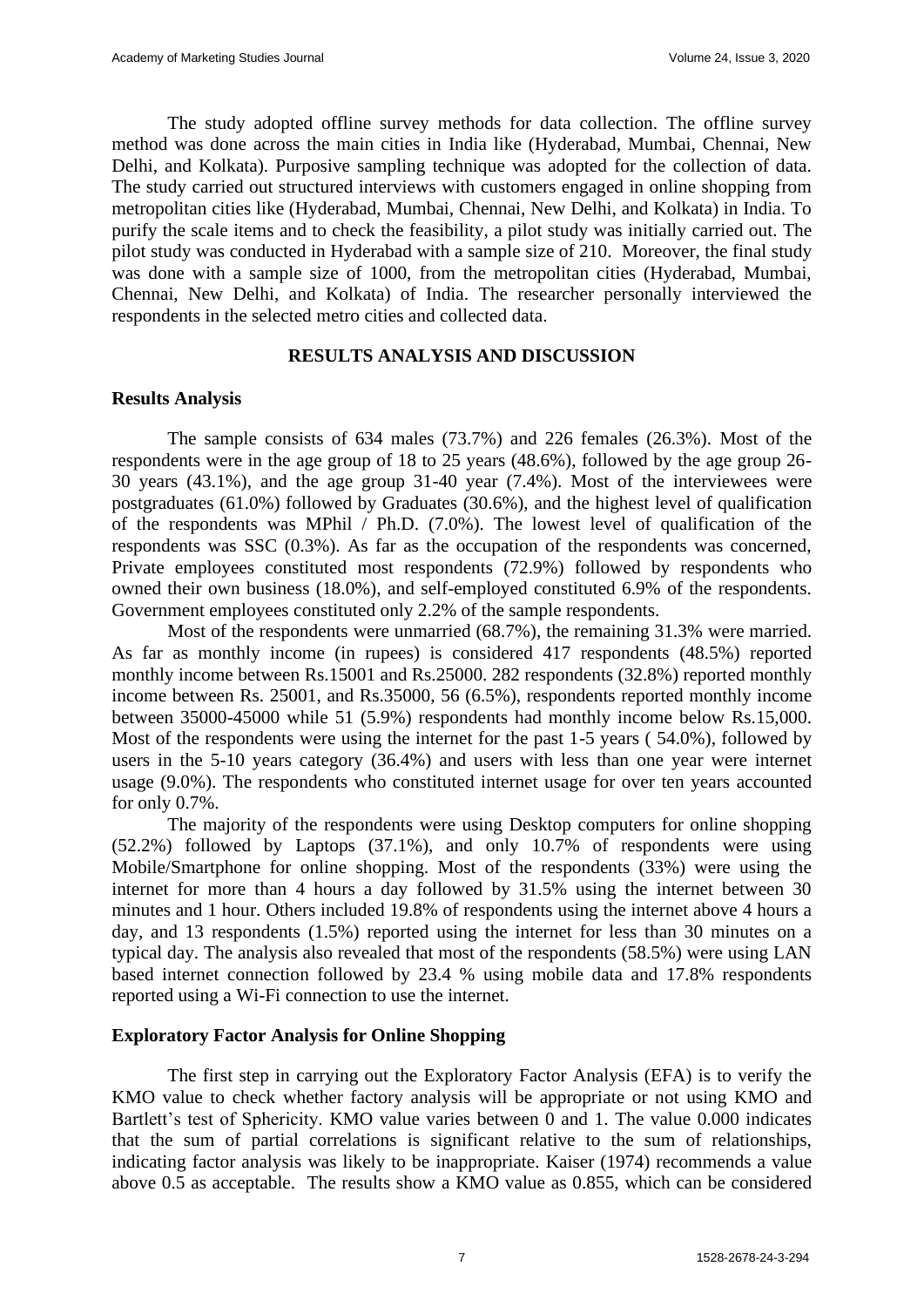as a good value and therefore factor analysis is appropriate. Bartlett's measure tests the null hypothesis that the original correlation matrix is an identity matrix. Thus, there are as many factors as the items, and for doing factor analysis, this test should be significant (Hair et al., 1998). For this data, Bartlett's test is highly significant (p= 0.000), and therefore factor analysis is appropriate. The results for KMO and Bartlett's test are presented in Table 2, Table 3 and Table 4.

| Table 2<br><b>TOTAL VARIANCE EXPLAINED</b> |       |                     |            |       |                                   |            |       |          |                                 |
|--------------------------------------------|-------|---------------------|------------|-------|-----------------------------------|------------|-------|----------|---------------------------------|
| Component                                  |       | Initial Eigenvalues |            |       | <b>Extraction Sums of Squared</b> |            |       |          | <b>Rotation Sums of Squared</b> |
|                                            |       |                     |            |       | Loadings                          |            |       | Loadings |                                 |
|                                            | Total | $%$ of              | Cumulative | Total | $%$ of                            | Cumulative | Total | $%$ of   | Cumulative                      |
|                                            |       | Variance            | $\%$       |       | Variance                          | $\%$       |       | Variance | $\%$                            |
|                                            | 6.483 | 21.609              | 21.609     | 6.483 | 21.609                            | 21.609     | 3.139 | 10.465   | 10.465                          |
| 2                                          | 2.825 | 9.415               | 31.024     | 2.825 | 9.415                             | 31.024     | 3.055 | 10.183   | 20.648                          |
| 3                                          | 2.570 | 8.567               | 39.591     | 2.570 | 8.567                             | 39.591     | 2.983 | 9.945    | 30.593                          |
| 4                                          | 2.268 | 7.560               | 47.151     | 2.268 | 7.560                             | 47.151     | 2.814 | 9.378    | 39.972                          |
| 5                                          | 1.885 | 6.283               | 53.434     | 1.885 | 6.283                             | 53.434     | 2.791 | 9.302    | 49.274                          |
| 6                                          | 1.631 | 5.436               | 58.870     | 1.631 | 5.436                             | 58.870     | 2.297 | 7.655    | 56.929                          |
| 7                                          | 1.205 | 4.017               | 62.887     | 1.205 | 4.017                             | 62.887     | 1.788 | 5.959    | 62.887                          |

|                  |              |                |       | Table 3                 | ROTATED COMPONENT MATRIX |       |       |
|------------------|--------------|----------------|-------|-------------------------|--------------------------|-------|-------|
|                  |              |                |       | Component               |                          |       |       |
|                  | $\mathbf{1}$ | $\overline{2}$ | 3     | $\overline{\mathbf{4}}$ | 5                        | 6     | 7     |
| PA1              | 0.747        |                |       |                         |                          |       |       |
| PA <sub>2</sub>  | 0.804        |                |       |                         |                          |       |       |
| PA3              | 0.841        |                |       |                         |                          |       |       |
| PA4              | 0.736        |                |       |                         |                          |       |       |
| PA5              | 0.734        |                |       |                         |                          |       |       |
| CBB1             |              | 0.893          |       |                         |                          |       |       |
| CBB <sub>2</sub> |              | 0.885          |       |                         |                          |       |       |
| CBB3             |              | 0.899          |       |                         |                          |       |       |
| CBB4             |              | 0.500          |       |                         |                          |       |       |
| CA <sub>1</sub>  |              |                | 0.690 |                         |                          |       |       |
| CA <sub>2</sub>  |              |                | 0.686 |                         |                          |       |       |
| CA <sub>3</sub>  |              |                | 0.668 |                         |                          |       |       |
| CA <sub>4</sub>  |              |                | 0.792 |                         |                          |       |       |
| CA5              |              |                | 0.636 |                         |                          |       |       |
| WI1              |              |                |       | 0.851                   |                          |       |       |
| W <sub>12</sub>  |              |                |       | 0.846                   |                          |       |       |
| WI3              |              |                |       | 0.810                   |                          |       |       |
| WI4              |              |                |       | 0.750                   |                          |       |       |
| PD1              |              |                |       |                         | 0.749                    |       |       |
| PD <sub>2</sub>  |              |                |       |                         | 0.809                    |       |       |
| PD3              |              |                |       |                         | 0.867                    |       |       |
| PD4              |              |                |       |                         | 0.752                    |       |       |
| P1               |              |                |       |                         |                          | 0.763 |       |
| P <sub>2</sub>   |              |                |       |                         |                          | 0.756 |       |
| P <sub>3</sub>   |              |                |       |                         |                          | 0.780 |       |
| P4               |              |                |       |                         |                          | 0.694 |       |
| SO <sub>1</sub>  |              |                |       |                         |                          |       | 0.689 |
| SO <sub>2</sub>  |              |                |       |                         |                          |       | 0.731 |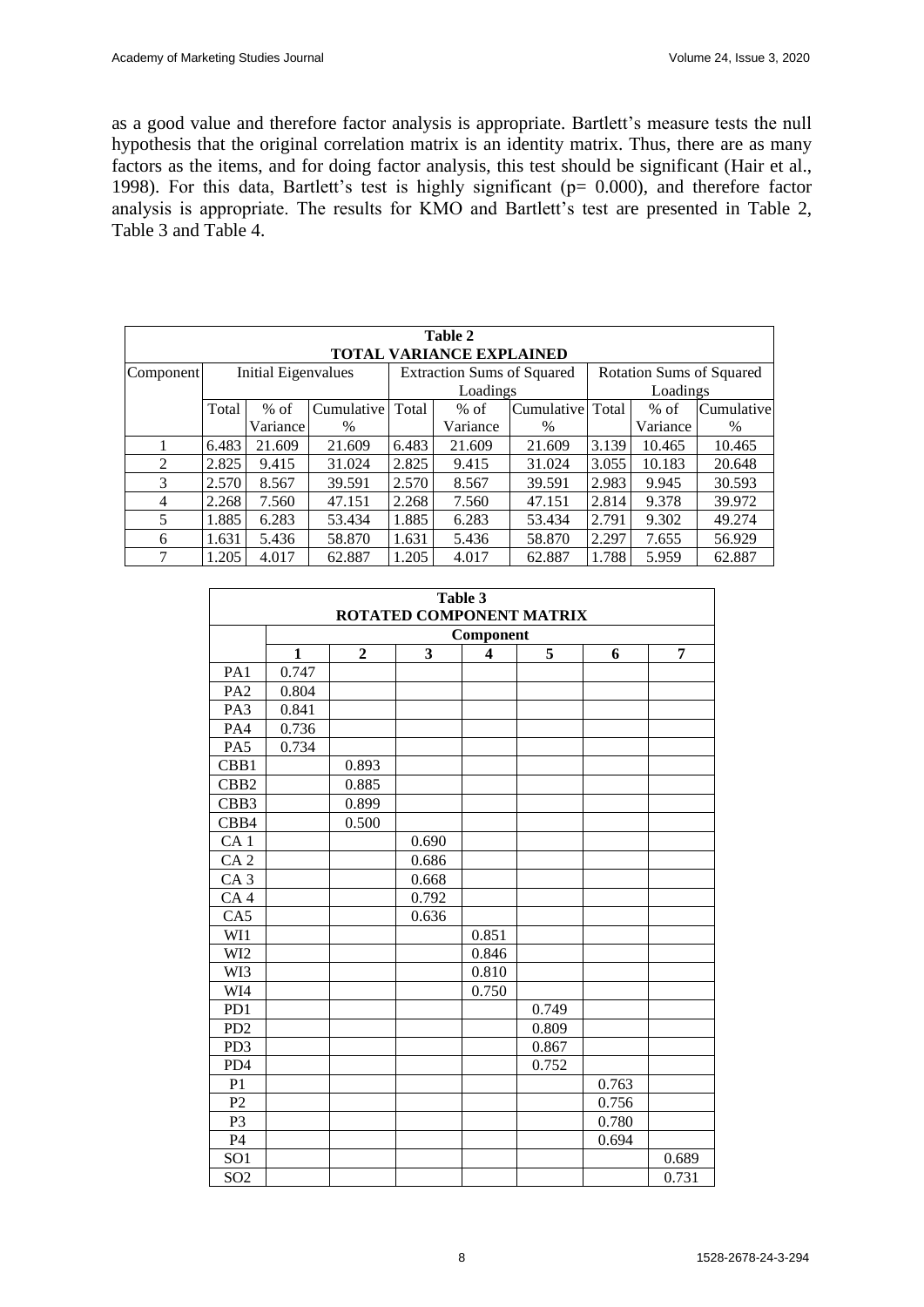| SO <sub>3</sub>                                     |  |  |  |  |  | 0.662 |
|-----------------------------------------------------|--|--|--|--|--|-------|
| SO <sub>4</sub>                                     |  |  |  |  |  | 0.532 |
| Extraction Method: Principal Component Analysis.    |  |  |  |  |  |       |
| Rotation Method: Varimax with Kaiser Normalization. |  |  |  |  |  |       |
| a. Rotation converged in 5 iterations               |  |  |  |  |  |       |

| Table 4<br><b>COMPOSITE RELIABILITY, AVERAGE VARIANCE EXTRACTED (AVE)</b> |                    |                                                         |                       |  |
|---------------------------------------------------------------------------|--------------------|---------------------------------------------------------|-----------------------|--|
| Variable / Construct                                                      | Composite          | <b>Variance</b><br><b>Construct Validity</b><br>Average |                       |  |
|                                                                           | <b>Reliability</b> | <b>Extracted (AVE)</b>                                  | <b>Cronbach Alpha</b> |  |
| <b>Customer Attitude</b>                                                  | 0.83               | 0.497                                                   | 0.798                 |  |
| Website information                                                       | 0.88               | 0.650                                                   | 0.845                 |  |
| <b>Product Attribute</b>                                                  | 0.84               | 0.522                                                   | 0.842                 |  |
| Price                                                                     | 0.80               | 0.509                                                   | 0.744                 |  |
| Services Offered                                                          | 0.85               | 0.600                                                   | 0.710                 |  |
| Product Delivery                                                          | 0.84               | 0.575                                                   | 0.838                 |  |
| <b>Customer Buying Behavior</b>                                           | 0.81               | 0.522                                                   | 0.919                 |  |

WI= Website Information, CA= Customer Attitude, P= Price, PA= Product Attributes, CBB= Customer buying behaviour towards online shopping, and finally, SO= Services Offered for the online product.

|                                                                                  |            |            |       | Table 5 |       |       |       |       |      |
|----------------------------------------------------------------------------------|------------|------------|-------|---------|-------|-------|-------|-------|------|
| <b>MAXIMUM SHARED VARIANCE, AVERAGE SHARED VARIANCE &amp; CORRELATION MATRIX</b> |            |            |       |         |       |       |       |       |      |
| Construct                                                                        | <b>MSV</b> | <b>ASV</b> |       | 2       | 3     |       | 5     | 6     |      |
| Customer Attitude <sup>1</sup>                                                   | 0.013      | 0.05       | 0.71  |         |       |       |       |       |      |
| Website Information <sup>2</sup>                                                 | 0.12       | 0.03       | 0.184 | 0.81    |       |       |       |       |      |
| Product Attribute <sup>3</sup>                                                   | 0.34       | 0.08       | 0.257 | 0.068   | 0.72  |       |       |       |      |
| Price <sup>4</sup>                                                               | 0.01       | 0.00       | 0.056 | 0.038   | 0.024 | 0.71  |       |       |      |
| Services Offered <sup>5</sup>                                                    | 0.12       | 0.04       | 0.028 | 0.153   | 0.014 | 0.073 | 0.77  |       |      |
| Product Delivery <sup>6</sup>                                                    | 0.13       | 0.05       | 0.380 | 0.039   | 0.170 | 0.081 | 0.028 | 0.76  |      |
| <b>Customer Buying</b><br>Behavior <sup>7</sup>                                  | 0.34       | 0.09       | 0.612 | 0.253   | 0.291 | 0.118 | 0.020 | 0.378 | 0.72 |

| Table 6                                                                                                   |                                            |                |                |  |
|-----------------------------------------------------------------------------------------------------------|--------------------------------------------|----------------|----------------|--|
|                                                                                                           | <b>ASSUMPTION MODEL OF ONLINE SHOPPING</b> |                |                |  |
| <b>Relation</b>                                                                                           | <b>Estimate</b>                            | <b>P-Value</b> | $\mathbb{R}^2$ |  |
| $WI \rightarrow CA$                                                                                       | 0.209                                      | 0.000          | 0.275          |  |
| $PA \rightarrow CA$                                                                                       | 0.257                                      | 0.000          |                |  |
| $PD \rightarrow CA$                                                                                       | 0.404                                      | 0.000          |                |  |
| Price $\rightarrow$ CA                                                                                    | 0.049                                      | 0.201          |                |  |
| $SO \rightarrow CA$                                                                                       | 0.008                                      | 0.849          |                |  |
| $CA \rightarrow CBB$                                                                                      | 0.691                                      | 0.000          | 0.477          |  |
| $WI\rightarrow CA\rightarrow CBB$                                                                         | 0.144                                      | 0.000          |                |  |
| $PA\rightarrow CA\rightarrow CBB$                                                                         | 0.178                                      | 0.000          |                |  |
| $PD \rightarrow CA \rightarrow CBB$                                                                       | 0.279                                      | 0.000          |                |  |
| Price $\rightarrow$ CA $\rightarrow$ CBB                                                                  | 0.034                                      | 0.194          |                |  |
| $SO \rightarrow CA \rightarrow CBB$                                                                       | 0.006                                      | 0.859          |                |  |
| <b>Model fit indices:</b> $\chi$ 2 = 1002.983; df = 399; p-value = 0.000; GFI = 0.928; CFI = 0.950; NFI = |                                            |                |                |  |
| 0.919; RFI = 0.912; IFI = 0.950; TLI = 0.945; RMSEA = 0.042.                                              |                                            |                |                |  |

Tables 5 and 6 shows of maximum shared variance and correlation matrix of online shopping the correlation matrix related to the Convergent and Discriminant validity of the construct has been considered of online shopping. The Maxim Shared Variance and Average Shared Variance should be less than the average variance extracted of the construct and square of average variance extracted should be greater than correlation loadings of other constructs Appendix A.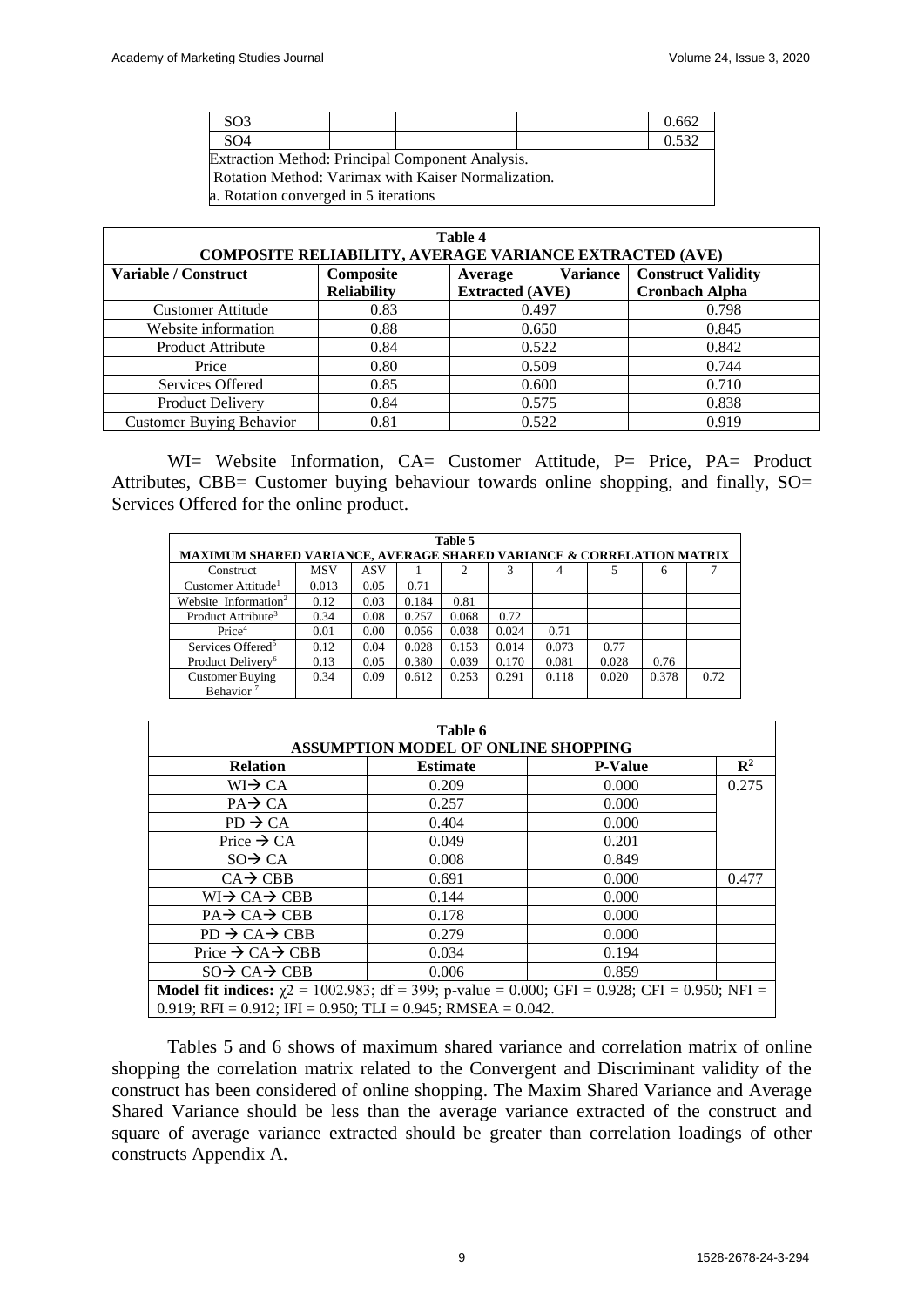From the above table, the critical point to be observed, i.e., MSV & ASV should be less than AVE. Square of AVE should be greater than correlation Loadings of other constructs.



**FIGURE 2 FINAL MODEL: ONLINE SHOPPING**

|                                                                                             |          | Table 7                             |                |
|---------------------------------------------------------------------------------------------|----------|-------------------------------------|----------------|
|                                                                                             |          | <b>FINAL MODEL: ONLINE SHOPPING</b> |                |
| Relation                                                                                    | Estimate | P-Value                             | $\mathbb{R}^2$ |
| $WI \rightarrow CA$                                                                         | 0.181    | 0.000                               | 0.244          |
| $PA \rightarrow CA$                                                                         | 0.243    | 0.000                               |                |
| $PD \rightarrow CA$                                                                         | 0.389    | 0.000                               |                |
| Price $\rightarrow$ CA                                                                      | 0.032    | 0.425                               |                |
| $SO \rightarrow CA$                                                                         | 0.014    | 0.753                               |                |
| $WI\rightarrow CBB$                                                                         | 0.117    | 0.000                               | 0.474          |
| $PA \rightarrow CBB$                                                                        | 0.077    | 0.014                               |                |
| $PD \rightarrow CBB$                                                                        | 0.091    | 0.007                               |                |
| Price $\rightarrow$ CBB                                                                     | 0.071    | 0.026                               |                |
| $SO \rightarrow CA$                                                                         | $-0.021$ | 0.548                               |                |
| $CA \rightarrow CBB$                                                                        | 0.590    | 0.000                               |                |
| $WI\rightarrow CA\rightarrow CBB$                                                           | 0.107    | 0.000                               |                |
| $PA \rightarrow CA \rightarrow CBB$                                                         | 0.143    | 0.000                               |                |
| $PD \rightarrow CA \rightarrow CBB$                                                         | 0.230    | 0.000                               |                |
| Price $\rightarrow$ CA $\rightarrow$ CBB                                                    | 0.019    | 0.406                               |                |
| $SO \rightarrow CA \rightarrow CBB$                                                         | 0.008    | 0.759                               |                |
| <b>Model fit indices:</b> $\chi$ 2 = 972.809; df = 394; p-value = 0.000; GFI = 0.930; CFI = |          |                                     |                |
| 0.952; RFI = 0.914; IFI = 0.952; NFI = 0.922; TLI = 0.947; RMSEA = 0.041.                   |          |                                     |                |

The result presented in Table 7 and Figure 2 indicates that the direct paths from website information (WI), Product Attributes (PA), Product Delivery (PD) and customer attitude to customer buying behavior are significant with  $p$ -value  $< 0.001$  and their loadings are 0.209, 0.257, 0.404, and 0.691, respectively. Other two independent variables labeled price and SO were found to be insignificant with p-value 0.201 and 0.849. The indirect path estimates were tested from independent variables. Customer Attitude mediates customer shopping behavior. Results indicate that three circuitous paths from website information (WI), Product Attribute (PA), and Product Delivery (PD) leading to Customer buying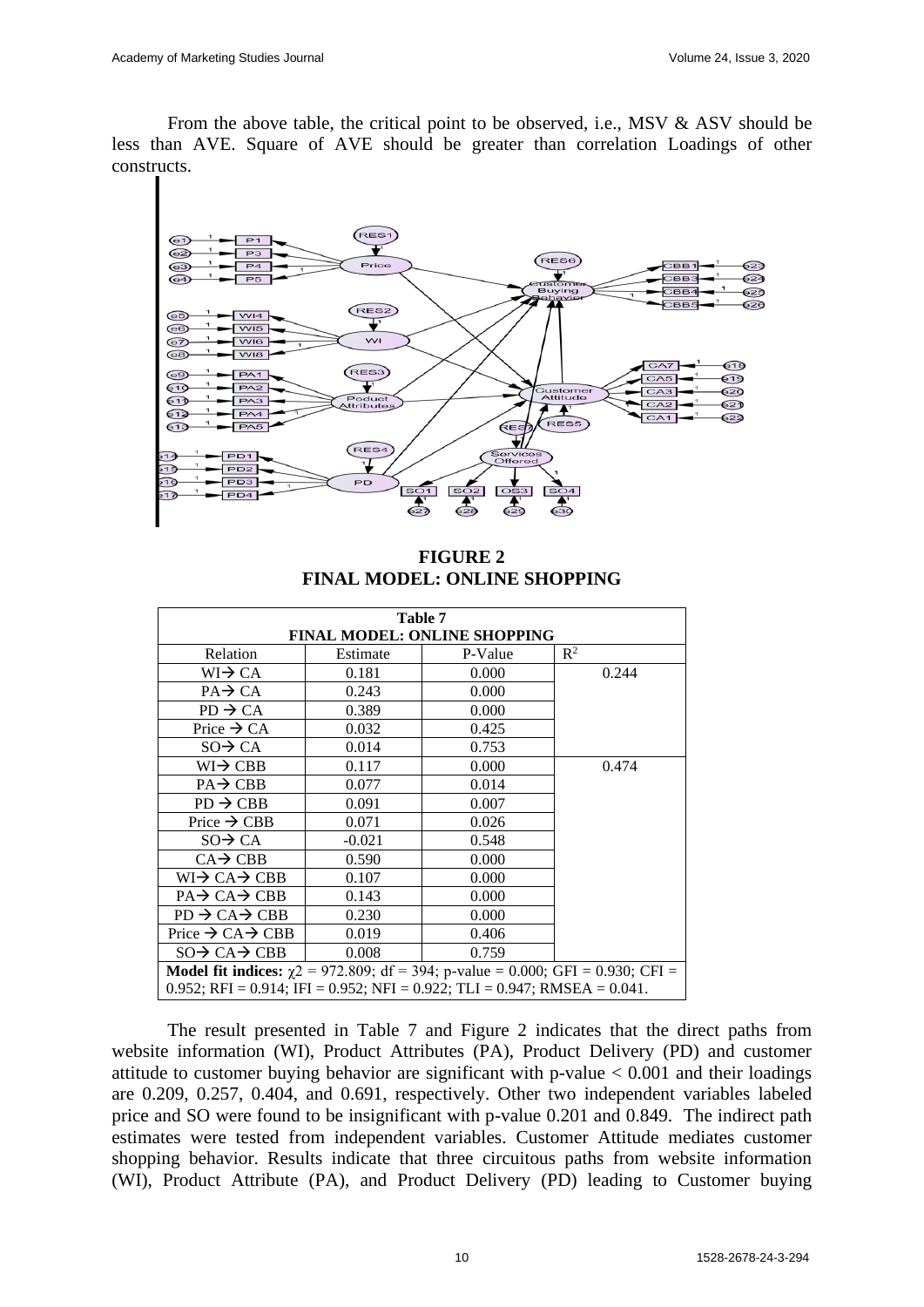behavior (CBB) were significant. The other two indirect paths were insignificant. Independent variables cumulatively showed 0.275 percent of the variation in customer attitude. Customer buying behavior variables have observed with 0.477 percent of variation from the model. Model fit indices were showing the good fit of the model with  $\chi$ 2 = 1002.983; DF = 399; p-value = 0.000; GFI = 0.928; CFI = 0.950; NFI = 0.919; RFI = 0.912;  $IFI = 0.950$ ;  $TLI = 0.945$ ; RMSEA = 0.042.



**FIGURE 3 ASSUMPTION MODEL OF ONLINE SHOPPING**

Table 8 and Figure 3 indicates that direct paths from website information (WI), Product Attributes (PA), Product Delivery (PD) and Customer Attitude resulting in Customer buying behaviour are significant with p-value < 0.001 and their loadings are 0.181, 0.243, 0.389, and 0.117, respectively. Other two independent variables labelled Price and Services offered (SO) were found to have insignificant results on preference for online shopping with p-value 0.425 and 0.753. Indirect path estimates were tested from independent variables namely Website Information (WI), Product Attributes (PA), Product Delivery (PD), Price and Services Offered by the online retailer (SO) resulting in customer buying behaviour mediated by customer attitude. Results indicate that three circuitous paths from website information, Product Attribute and Product Delivery to Customer buying behaviour were significant. The other two indirect paths were insignificant. Independent variables cumulatively showed 0.244 percent of the coefficient of determination variation on shopping preference. Model fit indices were showing the good fit of the model with  $\gamma$ 2 = 972.809; DF = 394; p-value = 0.000; GFI = 0.930; CFI = 0.952; NFI = 0.922; RFI = 0.914; IFI = 0.950; TLI= 0.947;  $RMSEA = 0.041$ .

| Table 8                                      |                                                               |                 |  |  |
|----------------------------------------------|---------------------------------------------------------------|-----------------|--|--|
| ONLINE SHOPPING MEDIATION HYPOTHESIS RESULTS |                                                               |                 |  |  |
| S. No                                        | <b>Hypotheses</b>                                             | <b>Decision</b> |  |  |
| $H_1$                                        | There is a significant relationship between website Supported |                 |  |  |
|                                              | information and customer attitude.                            |                 |  |  |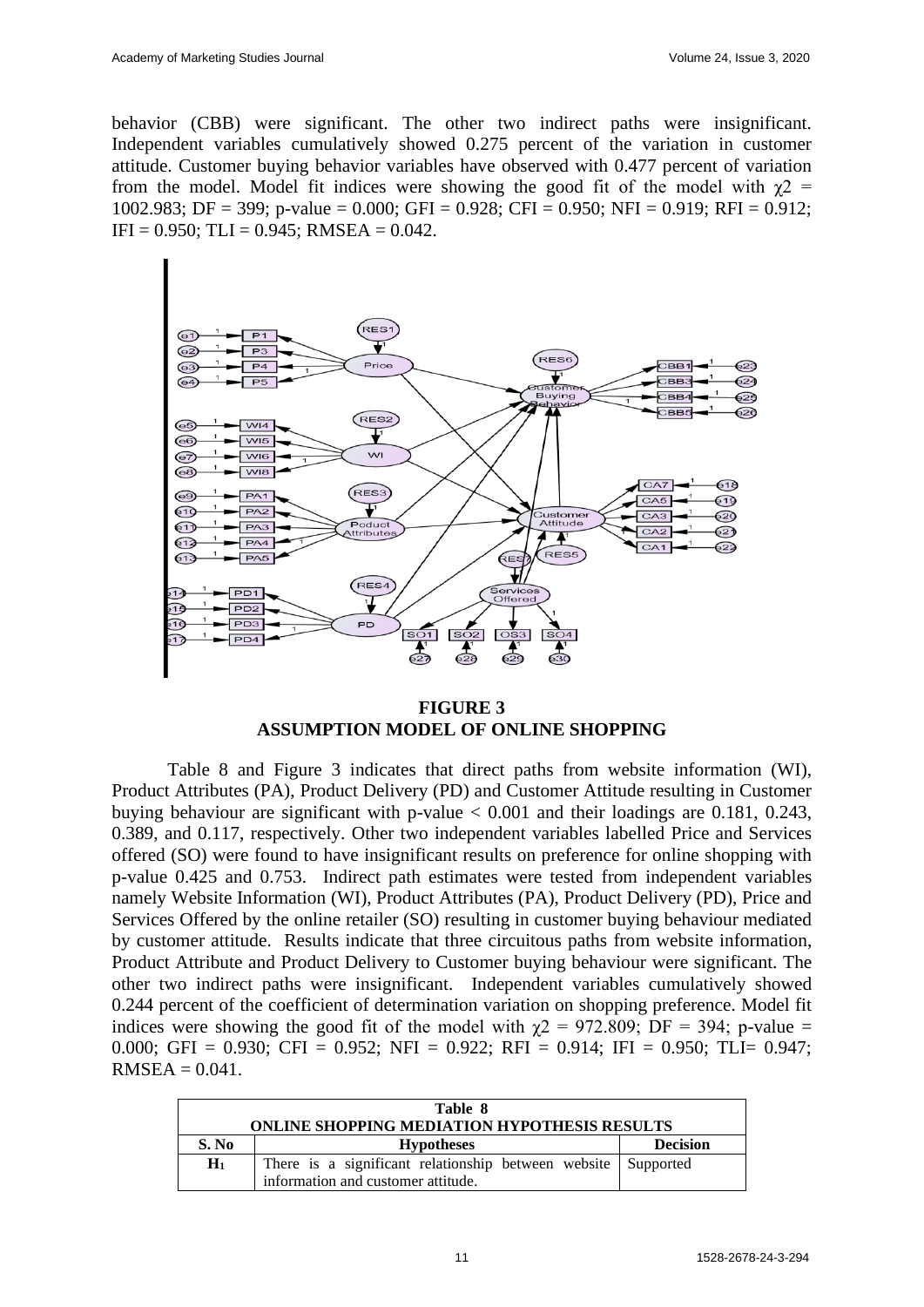| H <sub>2</sub> | There is a significant relationship between product<br>attributes and customer attitude                                   | Supported     |
|----------------|---------------------------------------------------------------------------------------------------------------------------|---------------|
| $H_3$          | There is a significant relationship between product<br>delivery and customer attitude                                     | Supported     |
| H <sub>4</sub> | There is a significant relationship between price of<br>online products and customer attitude                             | Not Supported |
| H <sub>5</sub> | There is a significant relationship between Services<br>offered by online retailers and customer attitude                 | Not Supported |
| $H_6$          | There is a significant relationship between website<br>information and customer buying behaviour.                         | Supported     |
| H <sub>7</sub> | There is a significant relationship between Product<br>attribute and customer buying behaviour towards online<br>shopping | Not Supported |
| $H_8$          | There is a significant relationship between Product<br>Delivery and customer buying behaviour towards<br>online shopping  | Not Supported |
| H <sub>9</sub> | There is a significant relationship between Price and<br>customer buying behaviour towards online shopping                | Supported     |
| $H_{10}$       | There is a significant relationship between Services<br>offered and customer buying behaviour towards online<br>shopping  | Not Supported |

#### **DISCUSSION**

The originality of this research is based on the development of a comprehensive model that examines the factors affecting customer online shopping. Although, studies have been conducted in online shopping in the retail sector in the Indian context. The present studies of online shopping in the retail sector are significant because the Indian retail sector is the untapped market and there is a huge scope to conduct retail business on the internet (E-Commerce) in India.

The study test the direct and indirect relationship between the website attribute information (WIA),product attributes (PA), product delivery (PD),price, Services offered (SO), website attribute information (WAI) and customer buying behaviour (CBB), Product attribute (PA) and customer buying behaviour (CBB), Product Delivery (PD) and customer buying behaviour (CBB), Price and customer buying behaviour (CBB), Service offered (SO), and customer buying behaviour (CBB) towards online shopping.

The finding of the study shows the direct effect of the website information on customer attitude is significant followed by the direct effect of price on customer attitude is significant. The direct effect of product attributes on customer attitude is significant. The direct effect of product delivery on customer attitude is significant. The direct effect of services offered on the customer attitude is not significant. The direct effect of customer attitude on customer buying behaviour is significant. The effect of price on customer buying behavior is significant, and product attribute on customer buying behaviour is insignificant. The direct effect of services offered on customer buying behaviour is insignificant. The effect of website information mediated by customer attitude is significant. The effect of product delivery mediated by customer attitude is significant. The effect of price on customer buying behaviour mediated by customer attitude is significant. The effect of services offered on customer buying behaviour mediated by customer attitude is insignificant. The effect of product attribute on customer buying behaviour mediated by customer attitude is significant.

#### **CONCLUSION**

The research contributes to E-retailing sector to develop online shopping model which identifies variables and dimension of retailing customer attitude, price, product attribute, and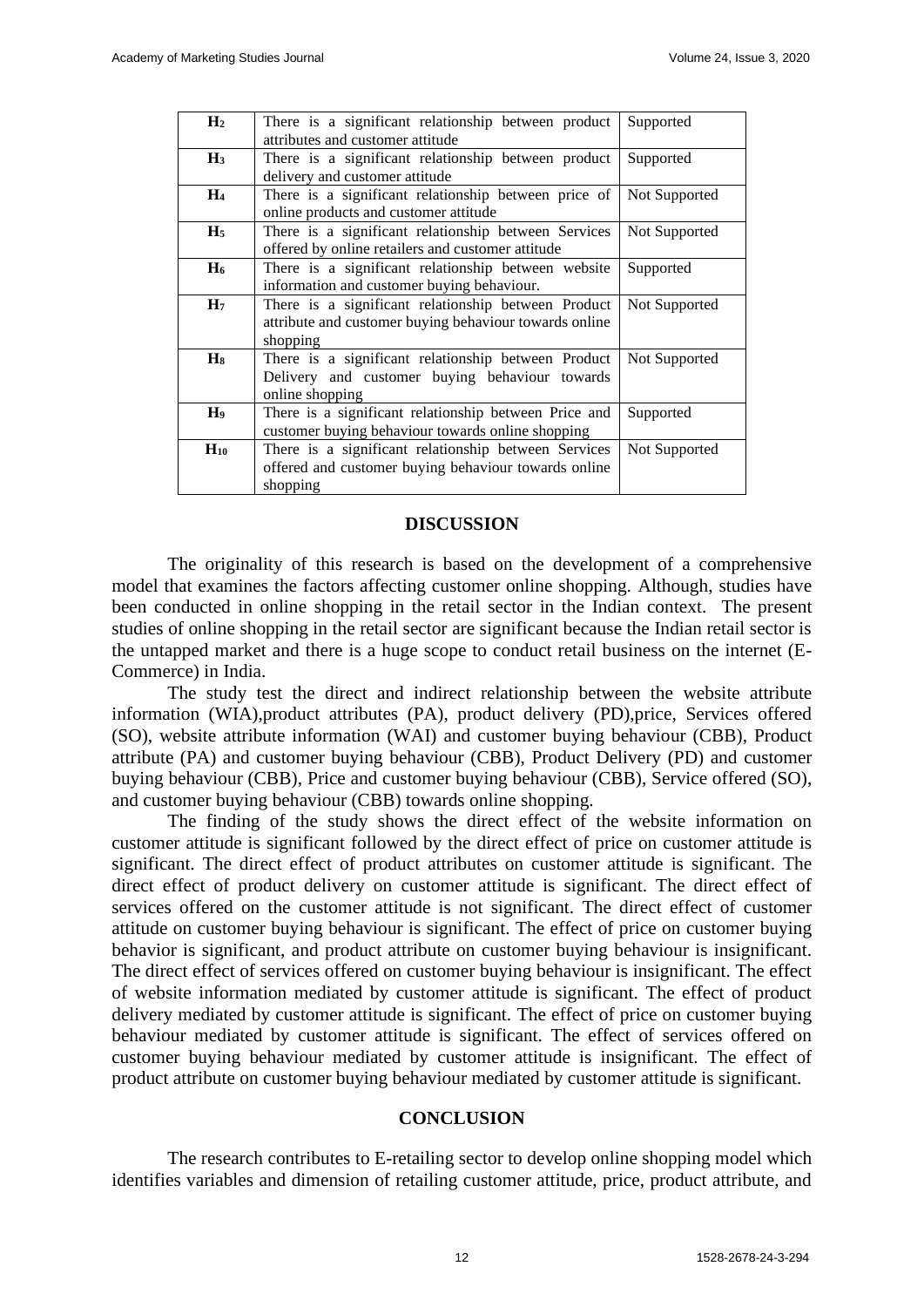product delivery on time, service offered, and customer buying behaviour towards online shopping in the Indian context. Exploring the important factors of online shopping which motivate the customer to purchase online rather than shop offline. The present study developed scales for measuring online retail preferences in Indian context the study has identified and validated the Factors Affecting customer to shop online.

The advent of information technology coupled with the adaptation of the Internet (which is yet to reach its full potential) by customers has paved the way for online retailing. Online retailing offers opportunities and challenges for the customers as well as retailers. The traditional retailing formats are bound to undergo a radical change in the wake of online retailing. While online retailing promises to deliver greater value to the costumes (it does not require a huge investment in physical retail space in prime locations), it also poses challenges to the retailers, regarding ensuring secure transaction procedures, managing seamless supply chain and efficient logistics systems.

The customers of online retailing expect the convenience of shopping with the click of a button (without the need to move from the home, facing heavy traffic, dealing with parking space, etc.) making price comparisons online and search across a wide variety of product assortments in the virtual space. However, the customers also face the challenges of dealing with unknown retailers making online payments and ordering products which they can only feel and touch after the physical delivery of the product. Given the vast potential of electronic retailing, especially in the context of Indian environment which constitutes a higher percentage of the younger population, the role of demographics in online purchasing should be carefully analysed for the success of online retailing. This would enable the retailers to understand the needs and concerns of various target groups and, accordingly, offer the services.

## **Practical Implications**

The study has practical implications for online retailers for better understanding the shopper behavior in the context of changing consumer's demographic and psychographic characteristics in an emerging Indian retail market. The findings may help the retailers to segment and target by altering retail formats to capture the customer's and its preference, to choose more regular online retail stores for their shopping needs. The study has highlighted areas to address for the online retailing. The study also provides the marketing manager's issues to address the determination of consumer attitude for online shopping compare to the offline shopping channel. The study has identified the demographic profile of shoppers who prefer online shopping. The study has identified the product categories which have a higher preference among consumers for online shopping.

## **Limitations of the Study and Directions for the Future Research**

The research has its own limitations. As the sample of the survey was from Indian metro cities, i.e., Hyderabad, Chennai, Mumbai, Delhi, and Kolkata. Therefore, the future studies can focus semi-urban and rural areas of the country. The study adopted purposive sampling methods which are non-random, and there may be a chance of sampling bias. Therefore, the primary study can utilize random sampling methods for further validating the study results. This study was done in a single time due to cost and time constraints. Longitudinal studies are more important to understand the customers purchasing preferences. Thus, future study can adopt the longitudinal approach. Future studies can test the scale for further validation in other parts of the country. Future studies may add other related factors like risk, satisfaction, trust, personal data privacy, etc. in the online shopping model. The study did not address the role of factors like hedonics (pleasure derived etc.), the presence of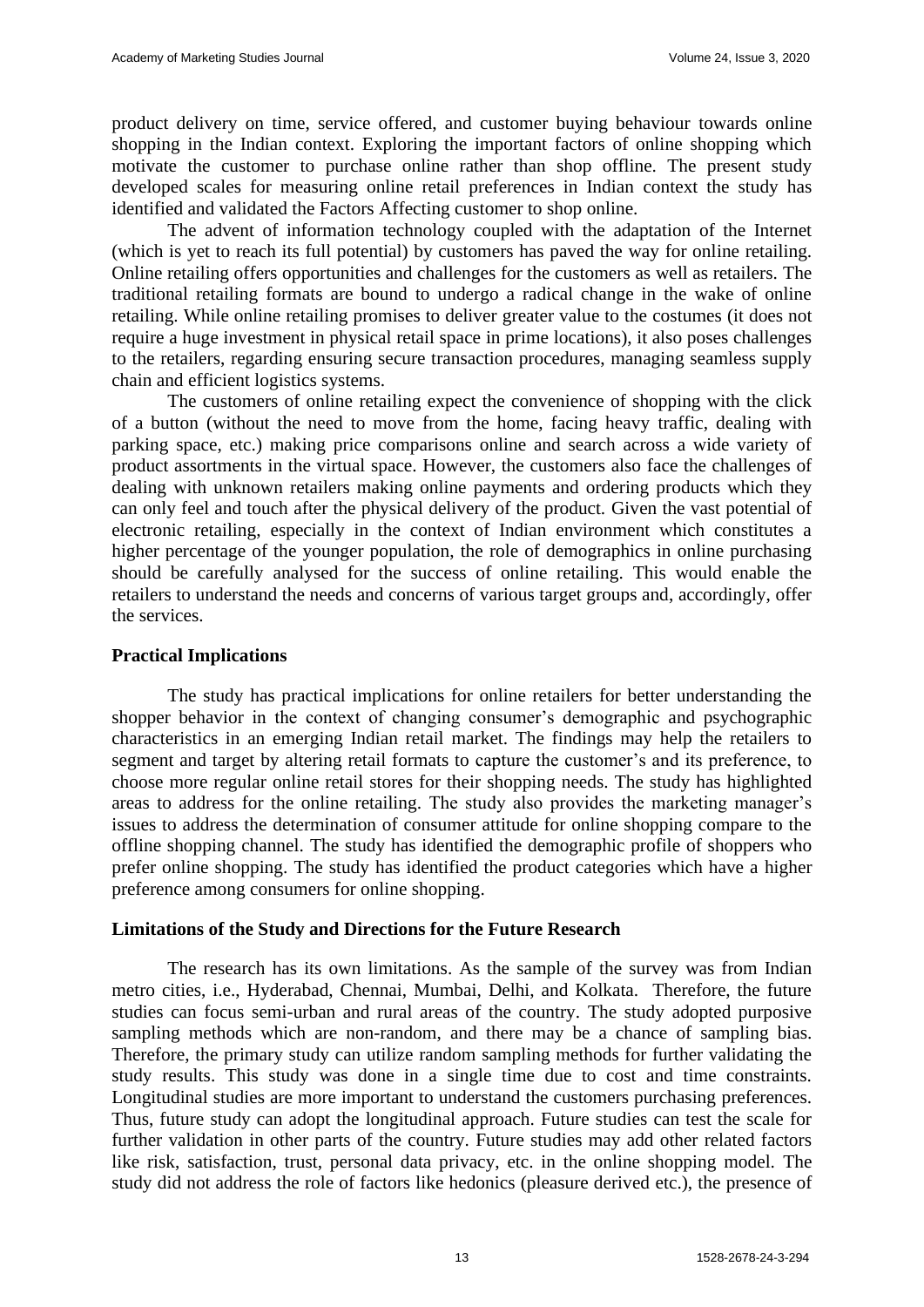friends and family members during the purchase process, etc. Customer to Customers (C2C) shopping models like Olx and Quikr are not considered for the study. The study developed and validated of online shopping model which is predominantly in an Indian context, which may not be applicable at a universal level.

#### **REFERENCES**

- Ahmad, S. (2002). Service failures and customer defection: a closer look at online shopping experiences. *Managing Service Quality, 12*(1),19-29.
- Bayraktarouglu, G., & Atrek, B. (2010). Testing the superiority and dimensionality of SERVQUAL vs. SERVPERF in higher education. *The Quality Management Journal, 17*(1), 47-59.
- Beauchamp, M.B., & Ponder, N. (2010). Perceptions of retail convenience for in-store and online shoppers, *The Marketing Management Journal, 20*(1), 49-65.
- Burke, R.R. (2002). Technology and the Customer Interface: What Consumers Want in the Physical and Virtual Store, *Journal of the Academy of Marketing Science, 30*(4), 411-432.
- Cho, Y., Im, I., Hiltz, R. & Fjermestad, J. (2001). Causes and outcomes of online customer complaining behavior: implications for Customer Relationship Management (CRM). In Proceedings of the Seventh American Conference on Information Systems (ed. by J. De Gross), 900-907.
- Cho, Y., Im, I., Hiltz, R. & Fjermestad, J. (2002a) the effects of post purchase evaluation factors on online vs. offline customer complaining behavior: implications for customer loyalty. *Advances in Consumer Research, 29*, 318-327.
- Cho, Y., Im, I., Hiltz, R. & Fjermestad, J. (2002b) an analysis of online customer complaints: implications for Web complaint management. In Proceedings of the 35th Hawaii International Conference on System Sciences (HK5502), ed. by R.H. Sprague.
- Choi, S., Mattila, A. (2009). Perceived fairness of price differences across channels: the moderating role of price frame and norm perceptions. *Journal of Marketing Theory and Practice 17*(1), 37-48.
- Coltman, T., Devinney, T.M., Midgely, D.F., & Veniak, S. (2008). Formative versus reflective measurement models: Two applications of formative measurement. *Journal of Business Research, 61*, 1250-1262.
- Diaz, A., & Ruiz, F. (2002). The consumer's reaction to delays in service. *International Journal of Service Industry Management, 13*(2), 118-140.
- Ellwart, T., & Konradt, U. (2011). Formative Versus Reflective Measurement: An Illustration Using Work– Family Balance, *The Journal of Psychology, 145*(5), 391-41.
- Elms, J., De Kervenoael, R. & Halls worth, A. (2016). Internet or store? An ethnographic study of consumers' internet and store-based grocery shopping practices. *Journal of Retailing and Consumer Services, 32*, 234-243.
- Grossnickle, J., & Raskin, O. (2001). What's ahead on the internet, Marketing Research, No. Summer, 9-13.
- Gupta, B., Iyer, L.S., & Weisskirch, R.S. (2010). Facilitating global e-commerce: a comparison of consumers' willingness to disclose personal information online in the US and in India, *Journal of Electronic Commerce Research, 11*(1), 41-53.
- Hair, J.F., Black. W.C., Babin. B.J., & Anderson. R.E., (2010). Multivariate Data Analysis, 7th ed. Pearson Prentice Hall, New Jersey.
- Hung S.W, Cheng M.J. & Hsieh S.C... (2015). Consumers' satisfaction with online group buying an incentive strategy. *International Journal of Retail & Distribution Management 43*(2), 167-182.
- Huseynov F., & Yıldırım S.Ö. (2016). Behavioural Issues in B2C E-commerce. *Information Development 32*(5), 1343-1358.
- Ibrahim, E., Wei Wang, L., & Hassan, A. (2013). Expectations and Perceptions of Overseas Students towards Service Quality of Higher Education Institutions in Scotland. *International Business Research, 6*(6), 20-30.
- Inman, J., Shankar, V., & Ferraro, R. (2004). The Roles of Channel-Category Associations and Geo demographics in Channel Patronage, *Journal of Marketing, 68*(2), 51-71.
- Jarvis, C.B., MacKenzie, S.B., & Podsakoff, P.M. (2003). A critical review of construct indicators and measurement model misspecifications in marketing and consumer research. *Journal of Consumer Research, 30*, 199-218.
- Kaur, G., & Khanam, Q.T. (2015). Factors obstructing intentions to trust and purchase products online, *Asia Pacific Journal of Marketing and Logistics, 27*(5), 758-783.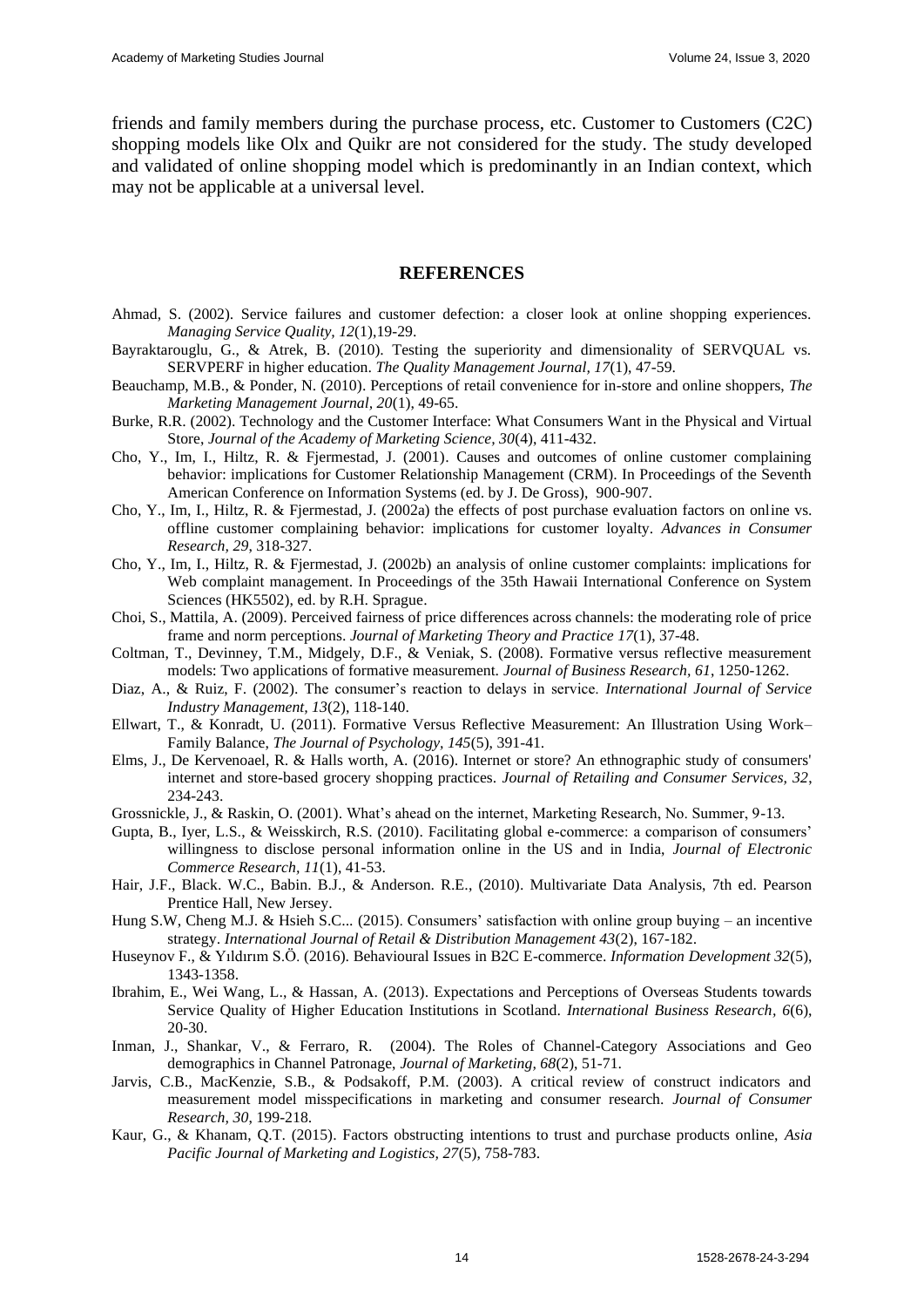- Kelloway, E.K. (1998). Using LISREL for structural equation modeling: A researcher's guide. Thousand Oaks: *Sage Publications*.
- Kim, J., & Park, J. (2005). A consumer shopping channel extension model: attitude shift toward the online store. *Journal of Fashion Marketing and Management: An International Journal, 9*(1), 106-121.
- Kim, J., Yang, K. & Kim, B.Y. (2013). Online retailer reputation and consumer response: examining cross cultural differences*, International Journal of Retail & Distribution Management, 41*(9), 688-705.
- Kiran, R., Sharma, A., & Mittal, K.C. (2008). Attitudes, preferences and profile of online buyers in India: changing trends, *South Asian Journal of Management, 15*(3), 55-74.
- Konradt, U., & Ellwart, T. (2011). Erfolgsfaktoren des lerntransfers unter computergestutztem lernen: Der einfluss von lernstrategien, lernmotivation und lernorganisation [Factors of successful learning transfer in computer-assisted learning: The impact of learning strategies, motivation, and setting]. Zeitschrift fur Personalpsy, chologie, *7*, 90-103.
- [Kotler,](https://www.scholars.northwestern.edu/en/persons/philip-kotler) P., & Keller, K.L. (2011). A Framework for Marketing Management. [Prentice Hall.](https://www.scholars.northwestern.edu/en/publications/a-framework-for-marketing-management) 5th. 2011.
- Koufteros, X., Droge, C., Heim, G., Massad, N. & Vickery, S.K. (2014). Encounter satisfaction in e‐tailing: are the relationships of order fulfillment service quality with its antecedents and conseq.
- Lee, C., Eze, U., & Ndubisi, N. (2011). Analyzing key determinants of online repurchase intentions, *Asia Pacific Journal of Marketing and Logistics, 23*(2), 200-221.
- Lee, G.G., & Lin, H.F. (2005). Customer perceptions of e-service quality in online shopping, *International Journal of Retail & Distribution Management, 33*(2), 161-176.
- Pappas, N. (2016). Marketing strategies, perceived risks, and consumer trust in online buying behaviour. *Journal of Retailing and Consumer Services, 29*, 92-103.
- Parasuraman, A., Zeithaml, V.A., & Malhotra, (2005): A.: E-S-QUAL: A Multiple-Item Scale for Assessing Electronic Service Quality. *Journal of Service Research, 7,* 213-234
- Pascoe, M., Wright, O. & Winzar, H. (2017). Using best-worst scaling to reveal perceived relative importance of website attributes. *Asia Pacific Journal of Marketing and Logistics, 29*(2), 393-408.
- Rajamma, R.K., Paswan, A.K., & Ganesh, G. (2007). Services Purchased at Brick and Mortar Versus Online Stores, and Shopping Motivation, *Journal of Services Marketing, 21*(2), 200-212.
- Ravichandran, R. (2009). Online Shopping is Recession-Proof in India. The Financial Express, Retrieved from <http://www.financialexpress.com/livearchive/print-news>
- Singh, N., Fassott, G., Zhao, H., & Boughton, P.D. (2006). A cross-cultural analysis of German, Chinese and Indian consumers' perception of web site adaptation, *Journal of Consumer Behaviour, 5*, 56-68
- Sorce, P., Perotti, V., & Widrick, S. (2005) Attitude and Age Differences in Online Buying, *International Journal of Retail & Distribution Management, 33*(2), 122-132.
- Thaichon, P. (2017). Consumer socialization process: The role of age in children's online shopping behavior. *Journal of Retailing and Consumer Services, 34*, 38-47.
- Thirumalai, S., & Sinha, K.K. (2005). Customer satisfaction with order fulfilment in retail supply chains: implications of product type in electronic B2C transactions, *Journal of Operations Management, 23*(3), 291-303.
- Thirumalai, S., & Sinha, K.K. (2011). Customization of the online purchase process in electronic retailing and customer satisfaction: an online field study, *Journal of Operations Management, 29*(5), 477-487.
- Wolfinbarger, M., & Gilly, M.C. (2003) ETailQ: Dimensionalizing, Measuring and Predicting Etail Quality. *Journal of Retailing, 79*, 183-198.
- Xia, L., & Monroe, K.B. (2004). Price partitioning on the internet, *Journal of Interactive Marketing, 18*(4), 63- 73.
- Xing, Y., Grant, D.B., McKinnon, A.C., & Fernie, J. (2010). Physical distribution service quality in online retailing, *International Journal of Physical Distribution & Logistics Management, 40*(5), 415-432.
- Yao. J.M. (2017). Supply chain resources integration optimisation in B2C online shopping. *International Journal of Production Research, 55*(17), 5079-5094.

#### **APPENDIX**

| Appendix A<br>THE OPERATIONAL DEFINITION OF THE VARIABLES |                                                                            |  |  |
|-----------------------------------------------------------|----------------------------------------------------------------------------|--|--|
| Variable                                                  | <b>Operational Definition</b>                                              |  |  |
| Website                                                   | Website Information defined as the dimension of website design (usability, |  |  |
| Information                                               | availability, product selection, and<br>information<br>appropriate         |  |  |
|                                                           | personalization), fulfillment/reliability, customer service<br>and         |  |  |
|                                                           | privacy/security (Wolfinbarger and Gilly, 2003).                           |  |  |
| Product                                                   | Delivery delay defined as a purchase arrives later than promised (Cho et   |  |  |
| Delivery Delay                                            | al., 2001; 2002a; 2002b).                                                  |  |  |